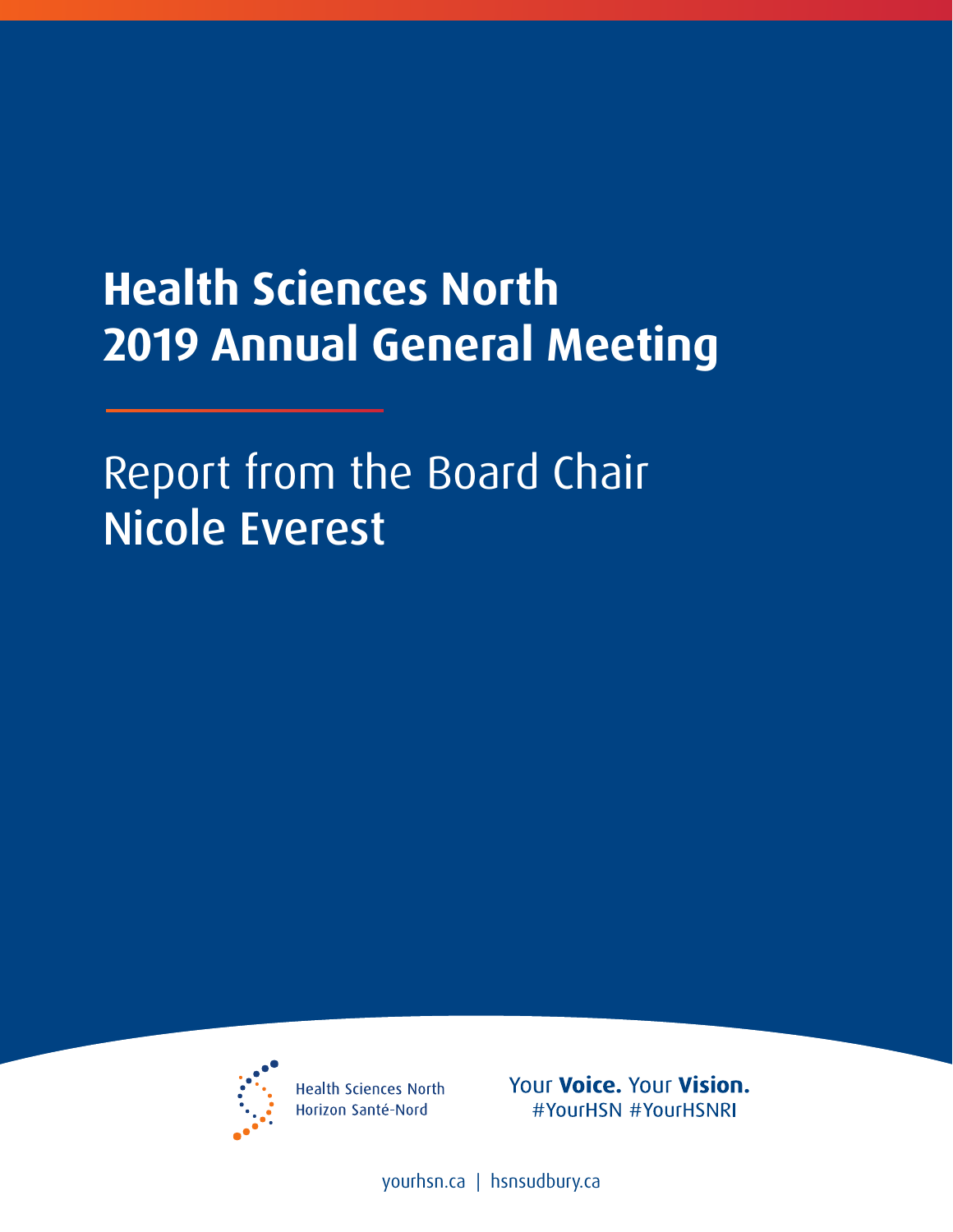## **AGM – June 19, 2019 Report from the Board Chair Nicole Everest**

It is my pleasure to present you with the 2019 Report of the Board Chair of the Health Sciences North Board of Directors.

Let me begin by saying this has been an exciting year at HSN and HSNRI as we have achieved financial stability with a balanced budget, have witnessed several significant developments with our teaching and research capacity, and after historic consultation, launched a new Strategic Plan which will guide us for the next six years as we continue to deliver quality care to the patients of Northeastern Ontario.

accountable to our community and our patients. The Board of Directors governs Health Sciences North in accordance with all relevant government legislation and regulations, its by-laws and Board policies and is always

 and Chief Executive Officer and Chief of Staff. The Board fulfills its duties by setting annual performance goals for HSN's President

 My remarks will focus on the organization's achievements as compared with those expectations set by the Board.

This past January, the Board approved the organizations' 2019-2024 Strategic Plan after engaging patients, families, employees, medical staff, researchers, learners and volunteers.

 academic partners, as well as partnering hospitals and funders. Our external consultations included our health, social service, primary care and

 In 2018, we gathered input from more than 3,100 stakeholders and validated the plan with 730 of these same participants.

We have a renewed Purpose, replacing our previous mission and vision statements: to provide high quality health services, support learning and generate research that improves health outcomes for the people of Northeastern Ontario.

Our new Strategic Plan articulates three commitments. We also refreshed our values, which include respect, quality, transparency, accountability, and compassion.

We have five key goals to achieve by 2024:

- Be Patient and Family-Focused;
- Be Digitally-Enabled;
- Be Socially Accountable;
- Support and Develop Our People;
- Support and Develop Our People;<br>• Strengthen Our Academic and Research Impact.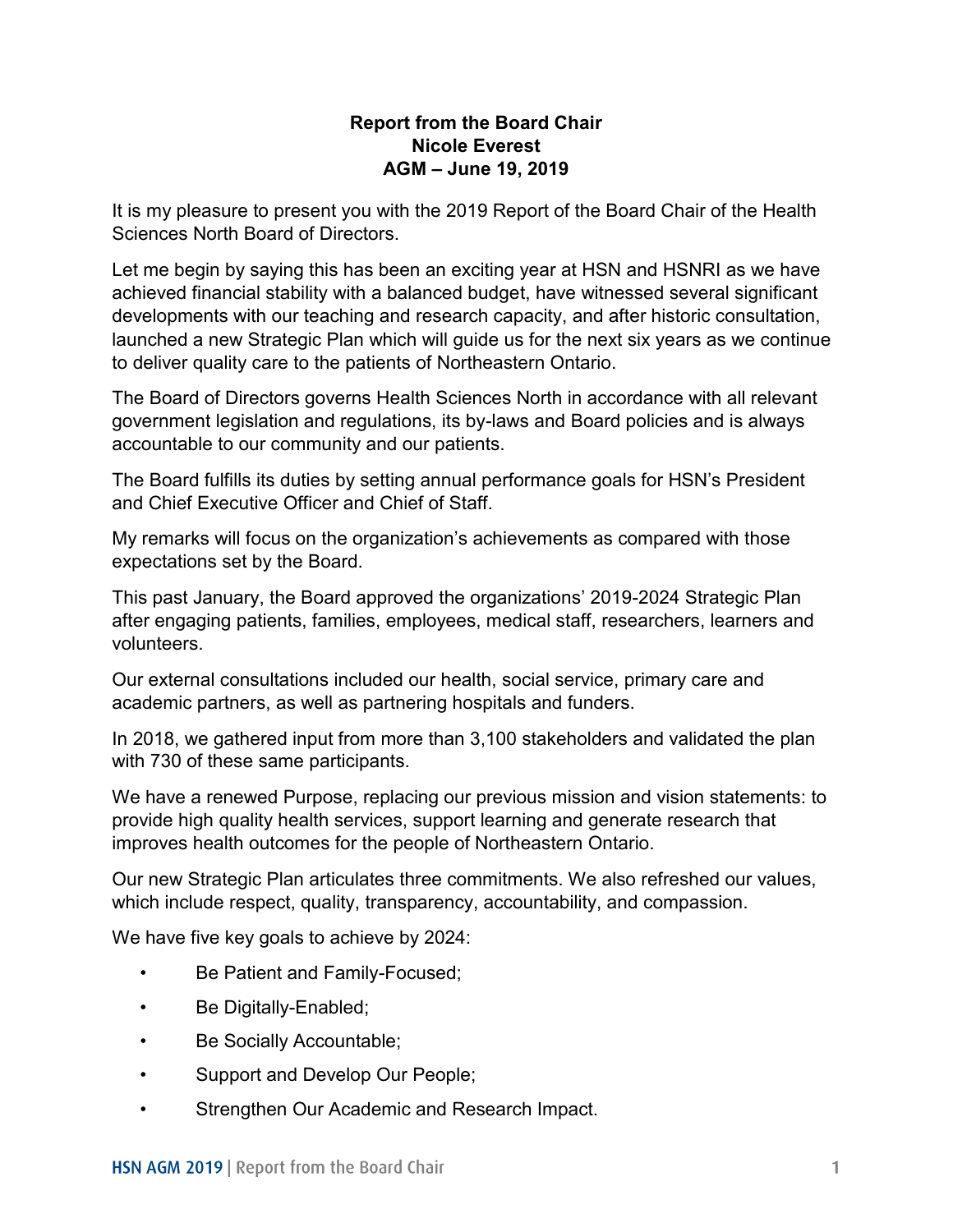We also have 19 measured outcomes to achieve in the next six years.

 a balanced 2019-2020 budget in March, a first for the organization in three years. Building on the momentum of the launch of our new Strategic Plan, the Board approved

 This budget eliminated an \$11.1 million deficit from the previous year and has the organization turning a corner.

Financial stability allows us to now invest in what matters most to Northerners, as indicated in the Strategic Plan.

Our Treasurer will comment more on our financial performance in the last fiscal year.

 significant business cases which will have lasting benefits for our patients and the Our most recent Board of Directors meeting in May included approvals of several community.

You just heard from our Chief Medical Information Officer, Dr. Tyler Christie.

Last month, the Board approved a plan to implement an electronic medical record that will improve patient care and is aligned with regional and provincial partners' health care information systems.

This is good news for our Medical Staff who will have more timely access to information about their patients.

making their healthcare safer and more efficient. A new electronic medical record will also help improve wait times for patients, while

digital tools to better understand staff workloads and improve recruitment. The board also approved a plan to implement a new Human Capital Management System, which will help address leadership gaps within the organization, while providing

digital tools to better understand staff workloads and improve recruitment.<br>In June 2018, the Board reviewed the organization's first Risk Management Framework.

A follow-up report was considered by the Board in May 2019.

We examined risks facing the organization which could result in a significant impact to hospital operations.

In the coming years, the board will continue to monitor these risks while developing adequate strategies to reduce them to appropriate levels.

future capital needs of Greater Sudbury and Northern Ontario.<br>Northerners know that HSN was built too small. We are also on track to finalize an updated Capital Master Plan aimed at addressing the

While we were intended to be a one-site hospital, we currently have 14 sites within the City of Greater Sudbury.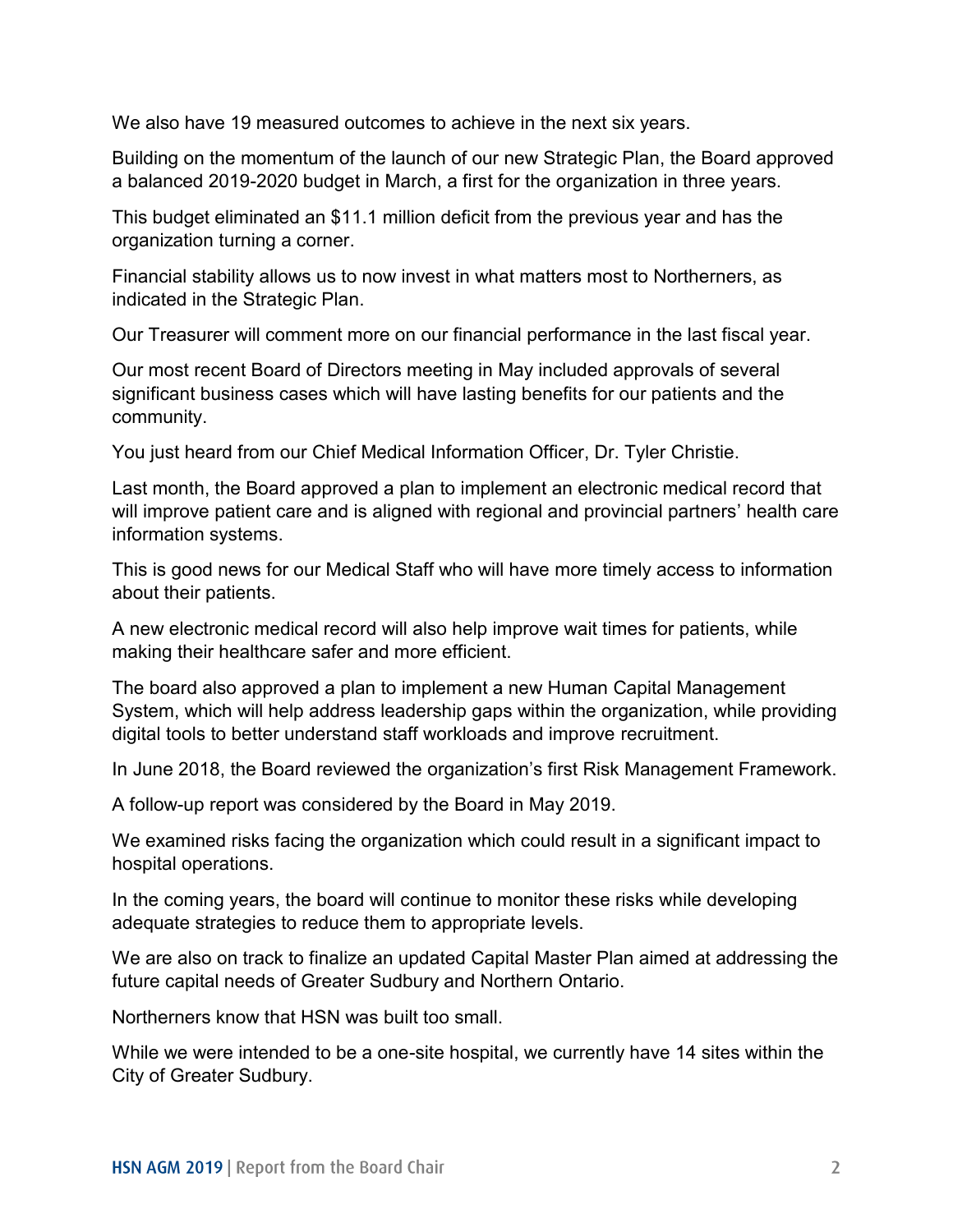As called out in Outcome #1 of our new Strategic Plan, the focus of our new Capital where we can their need to travel outside the region for care, reduce our number of sites in Greater Sudbury, improve way-finding and 24/7 access to healthy retail food Master Plan is to create new bed spaces, meet future space demand in particular for mental health and addictions care, cluster programs for kids and youth and reducing options for outpatients and visitors.

Meanwhile, we continue to see progress on two current capital projects that will have significant benefits for the patients of this region.

 Construction is near completion on the PET-CT Suite, which will help improve patient care and save patients over 477,000 km annually in health travel.

 We are very excited that we will be scanning the first patient in our new PET-CT Suite this summer.

 Project fundraising was originally motivated by the late Sam Bruno who captivated the entire region with his passion to improve access to the best care possible for the people of Northern Ontario.

 Construction also continues on the \$26 million Labelle Innovation and Learning Centre, which will house more than 2,100 learners who will become future doctors, nurses, technicians and paramedics.

 and research facility. This facility, complete with a state-of-the-art Simulation Lab, will allow those learners to hone their skills, while helping HSN to build on its reputation as a world-class teaching

This will also help to continue to recruit top talent to the North.

 when the HSN Foundation received a \$5 million donation from Marcel and Frances The benefits this facility will have on the region were underscored this past January Labelle from Cochrane, the largest private donation to a hospital in Northeastern Ontario.

 This was the largest donation to a Northern Ontario hospital and reinforces our importance as a regional hospital for Northeastern Ontario.

The Board set in March 2018 a number of targets in its 2018-2019 Quality Improvement Plan (QIP).

We reduced our average number of Alternative Level of Care (ALC) patients to its lowest level in at least five years: from 111 in 2016-2017 to 93 in 2017-2018 to 77 in 2018-2019.

We enhanced our responsiveness to critical workplace violence events within one hour.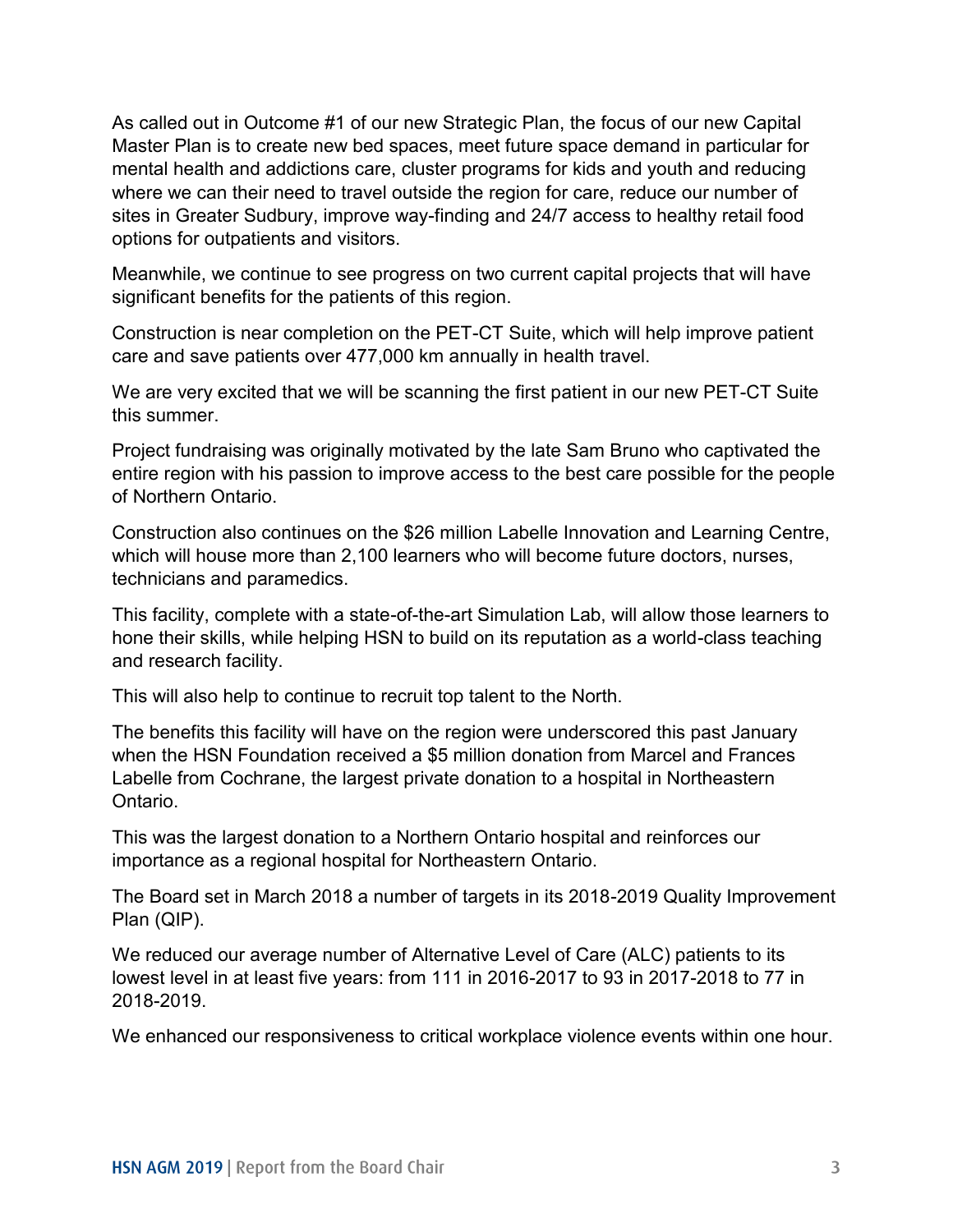family advisors collaborated to exceed our target for medication reconciliation upon Physicians, pharmacists, nurses, clinical and administrative leaders, and our patient and admission, reaching 66.2% of admitted patients in March.

The Board's 2018-2019 Workplan included steps to ensure ongoing compliance with Accreditation Canada's Governance Standard.

Board education sessions were held in February and April.

 June 10th. Board members had the opportunity to meet with Accreditation Canada surveyors on

 on making meaningful progress in the implementation of outstanding recommendations From a quality of care perspective, the Board set expectations and monitored progress from external reviews of its cardiology and radiology programs.

 Collaborations continue with NOSM and the Professional Association of Residents of Ontario to develop a plan to re-introduce the Psychiatry residency program at HSN.

implemented in September 2018, has been successfully sustained. Meanwhile, Psychiatry coverage in the Emergency Department until 10 pm,

This year has also seen tangible improvements in the teaching and research collaborations between HSN, HSNRI, Laurentian University, the Northern Ontario School of Medicine, the Thunder Bay Regional Health Sciences Centre and the Thunder Bay Regional Health Research Institute, including broader engagement of medical staff and Indigenous scholars in those collaborations.

 HSN and HSNRI, along with the hospital and research institute in Thunder Bay, were involved in the recruitment process for the new Dean and CEO of NOSM.

 Roger Strasser who will be leaving NOSM after being with the school since 2002. Dr Sarita Verma, a family doctor, lawyer and health advocate, will take over from Dr.

Canada on Parliament Hill on Rural and Northern Health Research. We also partnered with Thunder Bay colleagues to co-host a reception of Research

Our new Vice-President of Academic and Research Impact, Dr. Greg Ross, was appointed in April. He will lead and expand the organization's growth as an academic Institution, which will help us expand our research capacity, and lead to improvements in patient care.

Last month, we welcomed two new Board members: Lynne Dupuis and Don Duval.

 Tonight, the appointments of Francesca Grosso, Stéphan Plante and Tom Laughren will also be considered.

 Thank you to Lynne, Don, Francesca, Stéphan and Tom for putting your names forward and for taking a leadership role in developing our healthcare system.